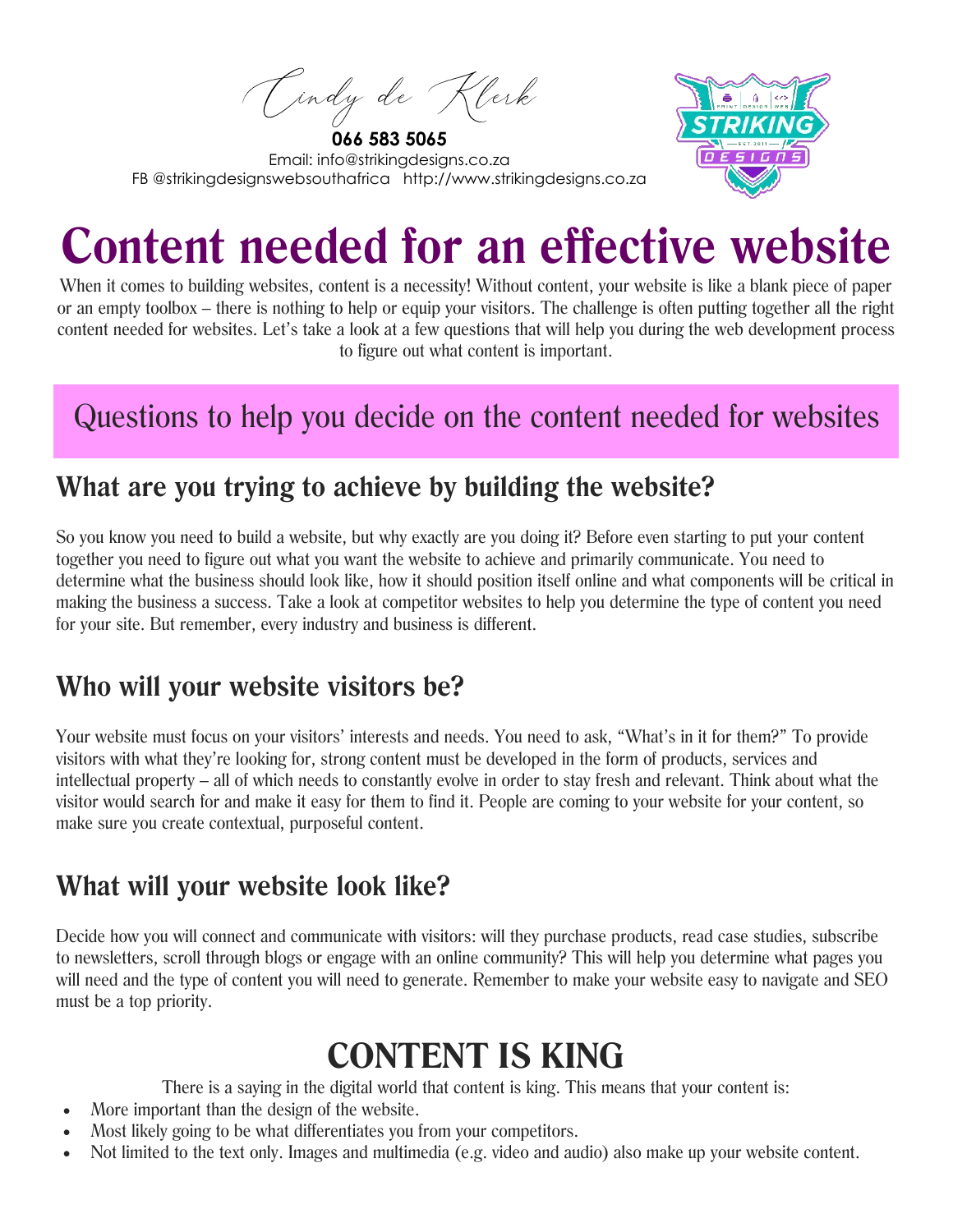## **Here is some of the essential content needed for websites:**

#### **1. Text**

- a. Key text for your HOME page, which most visitors will land on.
- b. Business overview, typically referred to as the ABOUT US page
- c. Detailed descriptions of your PRODUCTS/SERVICES
- d. Useful case studies or completed projects, i.e. your PORTFOLIO
- e. CONTACT information, for example Landline Number(s), contact numbers and emails relevant to each department, physical address for Google Maps, Directions, 1 (one) Dedicated WhatsApp number if applicable, Names and Roles of individuals pertaining to various department (if applicable)
- f. Social Media Links e.g. LinkedIn, Twitter, Pinterest, Facebook, Instagram
- g. BLOG articles (this is fundamental for SEO) or a FORUM page
- h. Other:
	- i. REVIEWS or testimonials, i.e. positive feedback from actual clients
	- ii. FAQs (frequently asked questions)
	- iii. Ts  $\&$  Cs (terms and conditions)
	- iv. Delivery information and returns policy

#### **2. Images and multimedia**

- a. Staff members
- b. Product/s (multiple images per product)
- c. Product descriptions and codes
- d. Product Pricing excl. VAT
- e. Images that accurately portray your services
- f. Instructional videos (if applicable)
- g. Brand consistent lifestyle images
- h. A copy of your current Company Profile/ Catalogue etc if you already have one for us to work from as a baseline

#### **3. Look & Feel of website**

- a. 2-3 Samples of competitor sites that you like or general websites which are aesthetically pleasing to you
- b. Colours required for website look and feel

# **CONTENT REQUIRED FOR PAYFAST SETUP**

- 1. Do you have a PDF Catalogue? If yes, please attach this but N.B. that product images cannot be extracted and utilised on the website. These must be supplied additionally and separately, either via WeTransfer.com or via USB.
- 2. Product Price List (Include quantities, minimum order, courier fees separately, product descriptions with itemised pricing)
- 3. Images of products
- 4. Company registration number
- 5. Company's fully registered name
- 6. Director's / member's full names
- 7. 1 Authoritative members full name and I.D. Number
- 8. VAT Number if applicable
- 9. Physical Trading Address (as on invoices issued to clients)
- 10. Postal Address (if different from your physical address)
- 11. Contact persons and numbers authorized to deal with company's finances (max 2 people)
- 12. Answer 2 questions: name of first Boyfriend/ girlfriend (if married, spouse's name for safety) & favourite celebrity